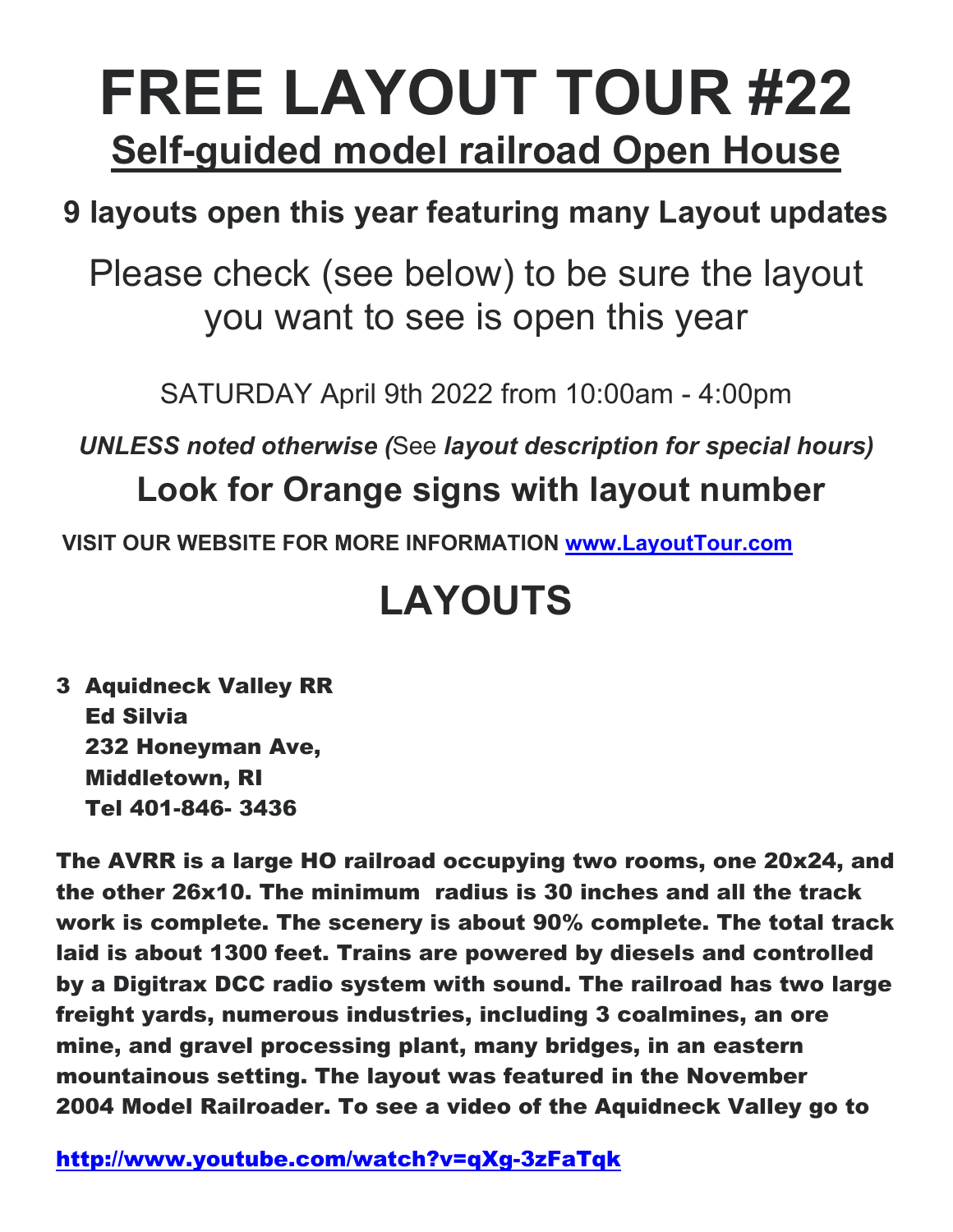. Rhode Haven Railroad Marshall Sommer Ski Valley Condominiums 80 Fisher Road Unit #62 Cumberland, R.I. 02864 Tel 401-333-9647

The Rhode Haven is a freelanced HO railroad using New Haven power. It is set in the 1930's through 1940's era. Since I live in a condo I do not have a lot of room in the basement so I used two rooms with a duck under to try and incorporate as much railroading as possible. The main room consists of a large city and yard and the small room has a smaller town and country. The railroad features many craftsman kits as well as kit bashed and scratch built structures. The harbor peninsula is now complete and features a large waterfront area with many structures, boats and a branch line. Progress has been made this year with a new addition and additional mainline, leading to the eventual elimination of the duck under. This will also make space for more of Marshall's craftsman and scratch built structures. The new addition and elimination of the duck under is complete and new this year is a new large waterfront scene, Marshall was lucky enough to have Lou Sassi shoot the layout which was published in February 2010 Model Railroader and the addition is published in the January 2022 issue of Model Railroader.. The layout is also featured in a Model Railroad Masters DVD by FOS

 Directions to Fisher Rd can be found in Google maps. Once you get to Fisher Rd. you go up all the way until you get to a small post office on the right. Take the first right after the post office, go up the hill and take a left at the stone wall Continue straight and look for # 62 on the left. If you get lost call 1-401-333-9647. NOTE: 80 is the mailing address look for UNIT # 62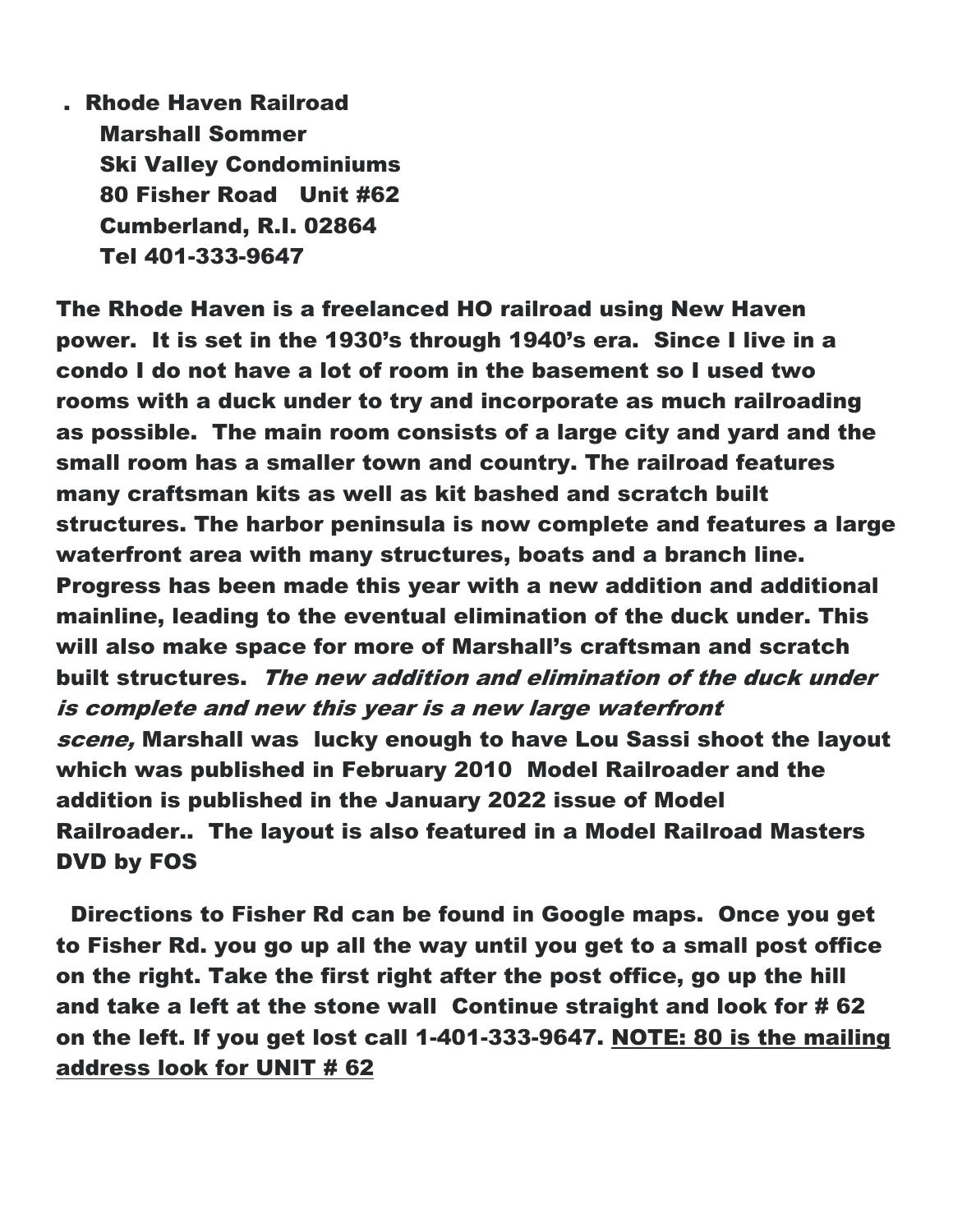8 Westport Central and Northern Armand G. Lavoie 18 James Ave, Westport, Ma. Tel # 1-508-678-4490 Hours 9AM to 5PM

Armand has a freelance HO scale layout located in a 15 X 28 foot area of his basement. It is built with two Main lines. It is controlled by a Lenz DCC system and can also be operated with conventional DC. It models small town New England mountain areas. The layout has many scratch built and craftsman kit structures with lighting and animation. Scenery is 99%.

 Ken Gikas 52 Old Douglas Rd Webster, MA 01570 508-922-0239 Hours 9AM-4PM

I model the Union Pacific RR with a little power from Southern Pacific and Santa Fe mixed in. The layout is late diesel era with some newer units. The layout is 30 X 35 ft. and can accommodate five to six operators comfortably. Powered by Digitrax components, with 5 reserving loops, including a Wye to turn power, and 7 sub districts. Switching is controlled by your DT 402 throttle which consist of 74 Tortoise switches.

Industries have hand throw switches and there are approximately 70 switching industries.

A double track Helix with three full turns of a 36 inch diameter for access to two separate elevations.

Operations consist of departing any of two classification yards to work any of 13 different locations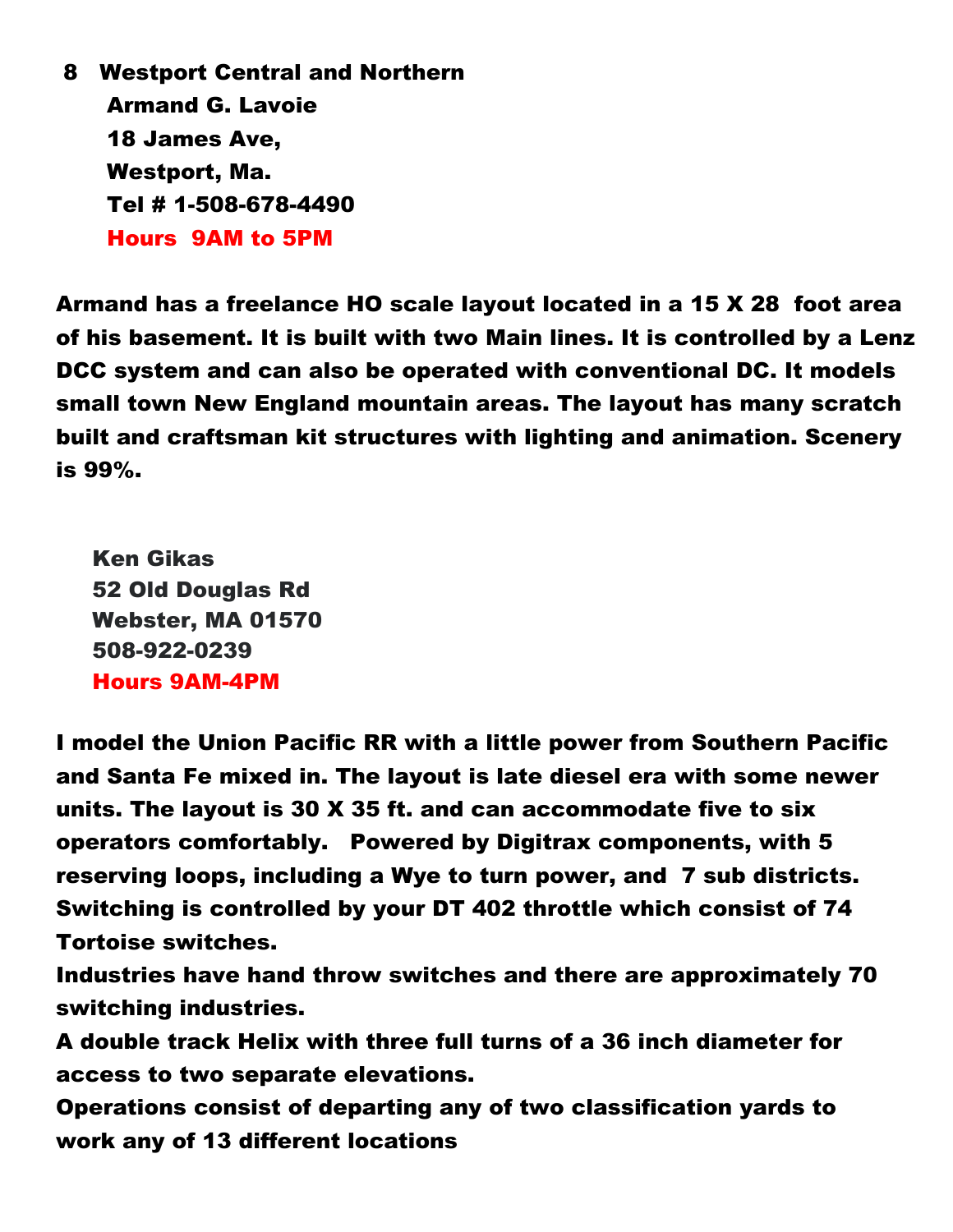Ken Gikas Continued…

Work orders can take up to two/half hours depending on the work assignments. Multiple runs are set up so you may be able to run more than one run.

Scenery is approximately 90% completed.

15 Mashamou Valley & Western Bob Davis 120 Freedley Rd Pomfret CT Tel 860 928 4618

The Mashamou and Western railroad is fantasy railroad set in the 50's and 60's. It is a two level layout. The main yard is called Ridge Yard. From Ridge yard interchange trains travel 220' West on the Yellow Birch division to interchange with the New Haven, 210' East on the Green River division to interchange with the B&M and 140' North on the Red River division to switch out the Applegate Industrial Park. There are 10 towns to be switched out that are off the main line. Car cards are not used, instead markers are placed on cars to indicate which division they are going to, which town they are going to and where they are going to be spotted.

Track power is by NCE. Engines are controlled by Soundtraxx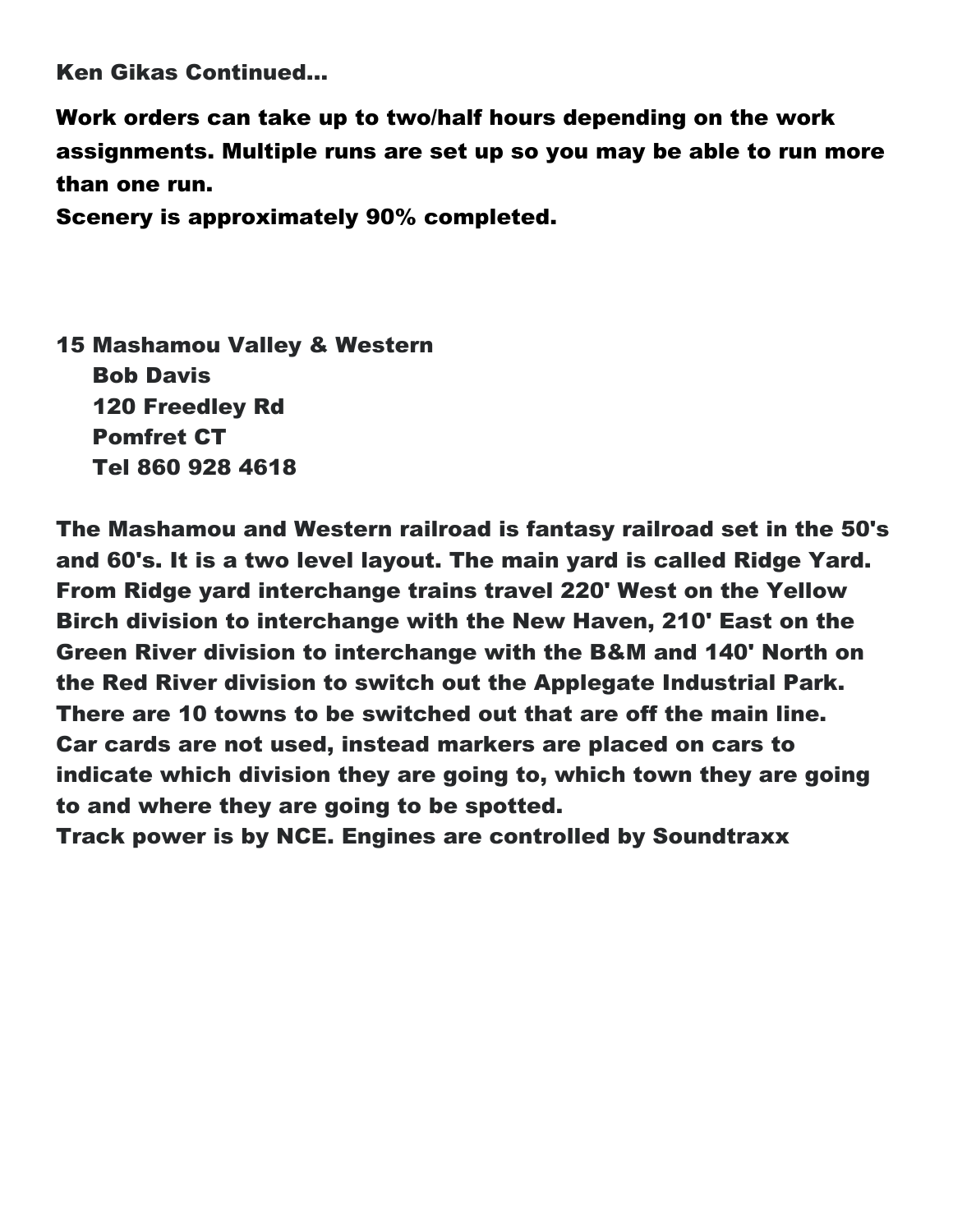19 Providence & Worcester Tom Lavallee 33 Munyan Rd Putnam, CT. 06260 Tel 860-315-4191 Hours 9AM-5PM

The layout is a modern themed H O scale with a single main line. With mountains, valleys, and city scenes. There are a total of 16 bridges two of which are removable for access to the layout. There are two staging areas. The layout is DCC with NEC. The scenery is about 50 % done. The layout can also be run as continuous running or can be operated with up to 5 operators in different areas. The layout room is 24 x 20. Access into the layout is easily accessible with one step into the room.

20 Neponset Ridge Shortline Ray Schofield 93 Sheppard Drive Warwick, R.I 02886 Tel 401-739-2878 Hours 9AM-5PM

The HO NRSL and the HOn3 Wild River are in two rooms with dual gauge staging in another part of the basement. The main room is 12 by 25 and the second room about 12 by 11 houses the HOn3 trackage and also acts as the crew lounge. The track work is Microscale code 70 and is complete A photo of the layout room appeared in February 2015 Model Railroader "Trains of Thought" by Tony Koester. Scenery is about 90%. Photos and a blog are at:

http://model-railroad-hobbyist.com/node/27380